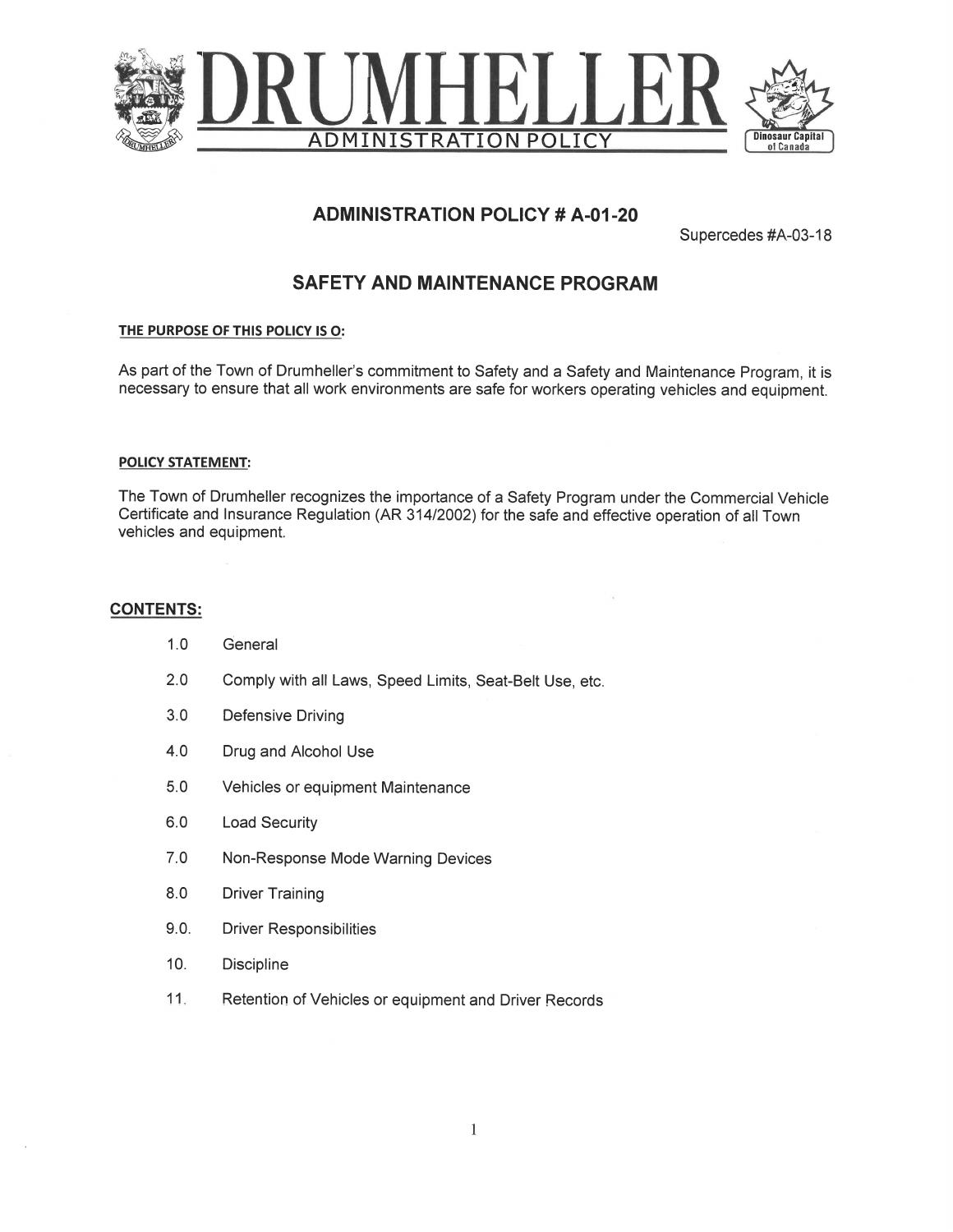#### $1.0$ **GENERAL**

The Town of Drumheller recognizes the dangers of and severe penalties for driving in nonconformance with the Alberta Traffic Safety Act and Regulations.

This policy applies to the operation of all Town vehicles or equipment.

#### $2.0$ COMPLY WITH THE LAW, SPEED LIMITS, SEATBELT USE, ETC.

- $2.1.$ Under the Traffic Safety Act and Alberta Regulation 304/2002, all town employees operating town owned vehicles or equipment will obey all traffic laws and rules of the road.
- $2.2.$ All town employees shall wear seatbelts when provided while the vehicles or equipment is moving.
- $2.3.$ All town employees shall comply with WHMIS and TDG legislation as part of this policy.
- $2.4$ Fines for parking or moving violations are the sole responsibility of the driver.

#### $3.0$ **DEFENSIVE DRIVING**

Be a professional and courteous driver by driving in a defensive manner. Be prepared to avoid accident producing situations by practicing and by promoting safe defensive driving skills.

Note: For example, be aware of surroundings and look ahead. Leave a safe distance between vehicles or equipment, keep the vehicles or equipment under control at all times and be prepared for changes in road, weather and traffic conditions.

#### $4.0$ **CONTROLLED DRUGS AND SUBSTANCE**

The Town of Drumheller recognizes the dangers of and severe penalties for driving under the influence of alcohol or drugs. This will apply to the operation of all town vehicles or equipment.

- $4.1$ Town employees who fail to follow this policy may be subject to disciplinary action.
- $4.2.$ Any employee on prescribed drug(s) shall notify their supervisor or manager, that may affect their ability to operate safely and shall not drive or operate any town vehicles, equipment, any motorized auxiliary equipment, while on these drug(s).
- $4.3.$ Town employees shall not drive or operate any town vehicles or equipment if they have consumed any alcohol within the past eight hours.
- $4.4.$ Any employee using non-prescribed drugs or drugs controlled under the Controlled Drugs and Substance Act may be subject to immediate dismissal from the Town of Drumheller.

#### $5.0$ **VEHICLES OR EQUIPMENT MAINTENANCE**

Town of Drumheller recognizes the need for proper maintenance of all vehicles or equipment. The following vehicles or equipment inspections will be conducted to ensure safe and proper operation of Town vehicles or equipment and to identify any deficiencies that need correction.

Post Trip Inspection as per policy, will be conducted by the driver who operated the  $5.1.$ vehicles or equipment on the return trip.

 $\mathsf{I}$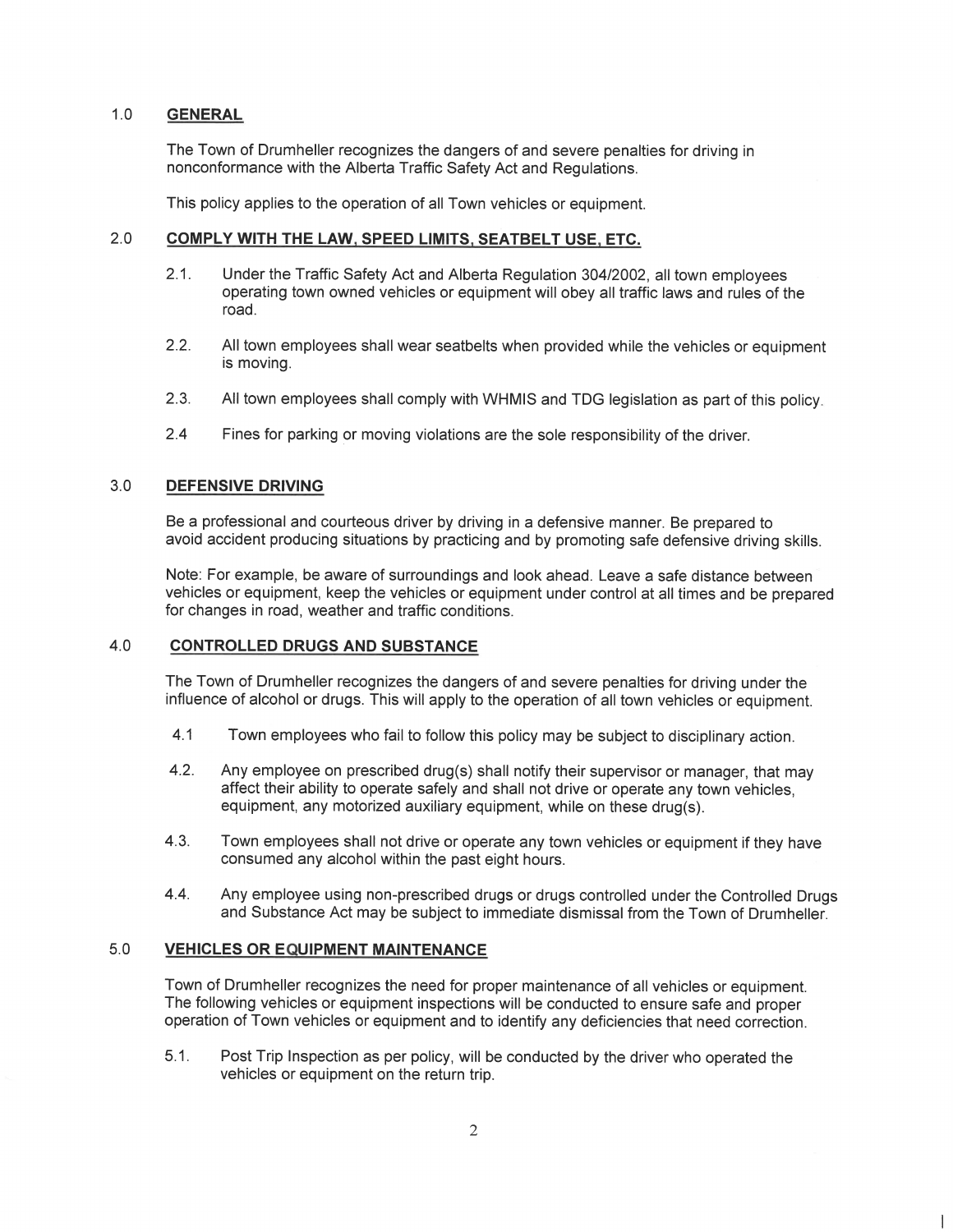- $5.2.$ Monthly Inspection as per Attachment "B" of this policy will be conducted by the Fire Chief or designate.
- 53 12-month inspections performed by a technician or mechanic, suitably qualified for the type of vehicles or equipment, employed or contracted by the municipality as per Attachment "C" of this policy will be in addition to the inspection in 5.4 below.
- $5.4.$ Annual Commercial Vehicles or Equipment Inspections by a licensed inspection facility unless altered by permit from Alberta Infrastructure and Transportation.

#### $6.0$ **LOAD SECURITY**

Town of Drumheller recognizes the dangers and severe penalties for operating a vehicle or equipment with unsecured loads and equipment. This policy will apply to the operation of all town vehicles.

- $6.1$ Town employees shall ensure that all equipment and loads carried on the vehicles or equipment is secured according to design prior to placing the vehicles or equipment in motion.
- $6.2$ Vehicles or equipment shall be inspected at the end of each response in preparation for the next response to ensure that all equipment is secured according to design.

#### $7.0$ **NON-RESPONSE MODE WARNING DEVICES**

Every commercial motor vehicle on a provincial highway from one-half hour before sunset to one-half hour after sunrise must have a sufficient number of the following emergency warning devices:

- $7.1$ Flares, lamps or lanterns capable of continually producing two warning lights, each visible from a distance of at least 150 metres (500 ft.) for at least eight hours or portable reflectors.
- $7.2$ Whenever any commercial motor vehicle or trailer is disabled, stalled, broken down or in a collision, the driver should quickly and calmly take the necessary actions to safeguard the vehicle and other motorists.
- $7.3$ If the vehicle can be moved, move it as far off the roadway as safely possible — this should not affect the police officer's investigation. This is especially important on busy or high-speed roads where it may be dangerous to leave vehicles in the driving lanes.
	- Turn on your vehicle's emergency flashers/hazard warning signals.
	- During times when visibility is limited, your vehicle's low-beam headlights must be turned on.
	- In a speed limit zone greater than 60 km/h, if you cannot move your commercial vehicle off the roadway, you are required to set out one type of emergency warning device approximately 30 metres (100 ft.) to both the front and rear of your vehicle during times when visibility is limited.
	- It is recommended to use emergency warning devices for all emergencies, whether they occur during the day or night, or on-road or off the road, to ensure everyone's safety.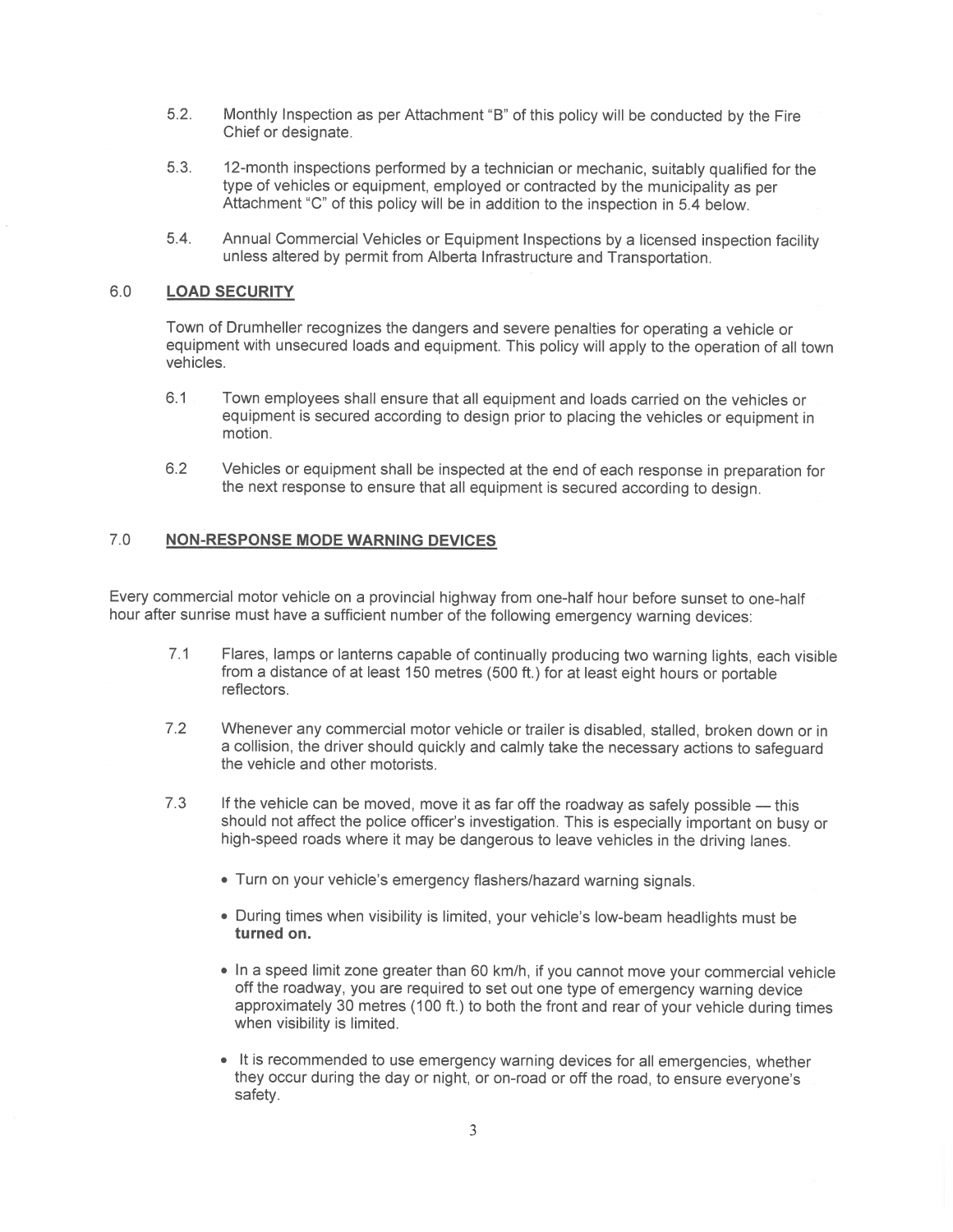Note: Times of limited visibility are from one-half hour before sunset to one-half hour after sunrise, and any other time of poor light conditions, such as fog, snow or rain, which prevents clear visibility of people or vehicles less than 150 metres away.

Do not park or leave your vehicle on a roadway unless it is not practical to move it off the roadway, or unless there is a clear view on the roadway for at least 125 metres (400 ft.) in both directions.

Whenever the view of your vehicle is blocked by a hill, curve or other obstruction within 150 metres (500 ft.), an additional warning signal should be placed to give ample warning to other highway users.

### 8.0 DRIVER TRAINING

Town of Drumheller recognizes the benefits of continuing driver training.

This will apply to the operation of all Town vehicles or equipment.

- 8.1 All drivers shall be properly licensed by the Province to operate town vehicles or equipment they are authorized by the Town to drive.
- 8.2. All drivers shall meet the requirements of the municipality's Insurance underwriters to be authorized to operate Town vehicles or equipment. This may include demerit or violation limits set by the Underwriter or the municipality.
- 8.3. All drivers shall undergo an orientation on operating town vehicles or equipment before operating them.
- 8.4. All drivers shall be evaluated prior to operating town vehicles or equipment. Records of the evaluation shall be maintained as per the requirements of the section  $11(2)$  of this policy.
- 8.5 Upon the approval of the manager/supervisor driver training will be available as part of the Town of Drumheller's regular training program.

## Training can include the following subjects:

- <sup>0</sup> Town Safety and Maintenance Program;
- Vehicles or equipment operation and maintenance;
- Traffic Safety Act and its regulations;
- Pre/post trip vehicles or equipment inspection;
- <sup>o</sup> Monthly vehicles or equipment inspection;

### 9.0 DRIVER RESPONSIBILITIES

Town of Drumheller recognizes the benefits of identifying driver responsibilities. This will apply to the operation of all Town vehicles or equipment.

9.1. Alldrivers are responsible to maintain valid operator licenses of the correct class to operate town vehicles or equipment.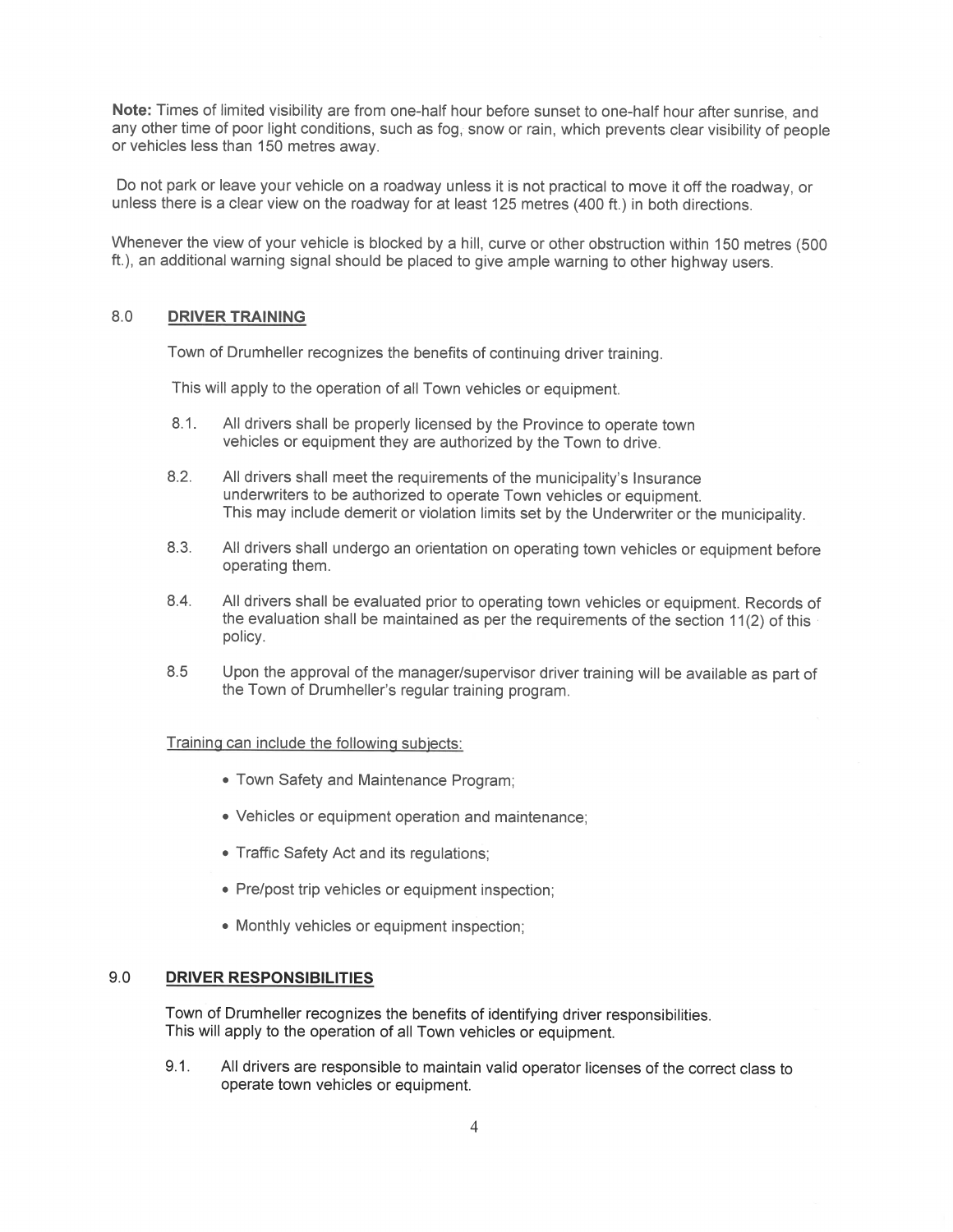- $9.2.$ All drivers shall report to their Manager of any changes to the status of their operator's license.
- 9.3 Drivers are responsible for the security of town vehicles being used by them. The vehicle engine must be shut off, ignition keys removed, and vehicle doors locked whenever the vehicle is left unattended.
- $9.4.$ Fines for parking or moving violations are the personal responsibility of the assigned operator.
- 9.5 All drivers are responsible for reporting incidents/accidents/injury/near misses/illness and work refusal involving Town vehicles or equipment to their supervisor/manager. The Supervisor/Manager will in turn fill out an Incident Accident report, and forward it on to Health and Safety Officer.
- $9.6.$ All drivers are responsible for completing vehicles or equipment inspections at the beginning and end of each trip in preparation for the next trip.
- $9.7.$ After conducting vehicles or equipment inspections, all drivers are responsible for completing deficiency reports to ensure that any necessary repairs are made.
- $9.8.$ All drivers are responsible for compliance with this Safety Program Policy.

#### $10.$ **DISCIPLINE**

Town of Drumheller recognizes the benefits of identifying the disciplinary process for drivers who fail to comply with this policy. This Policy will apply to the operation of all Town vehicles or equipment. The disciplinary process will be administered by the Manager/Director.

- Any driver who operates a town vehicle or equipment while their license is suspended  $10.1.$ may be subject to disciplinary action.
- $10.2.$ Any driver who violates any directives of this policy will be verbally counseled on the policy.
- $10.3.$ Any driver who repeats a violation of these directives will receive a written warning or suspension.
- $10.4.$ Any driver that violates these directives with a written warning on file will be prohibited from operating town vehicles or equipment until completion of successful retraining.
- $10.5.$ All written warnings will be maintained on a driver's files in accordance with Section 11(2)

#### $11<sub>1</sub>$ **RETENTION OF VEHICLES OR EQUIPMENT AND DRIVER RECORDS**

Town of Drumheller recognizes the benefits of maintaining vehicles, equipment and driver's records in conformance with the requirements of the Commercial Vehicle Certificate and Insurance Regulation (AR 314/2002).

 $11.1.$ All vehicles or equipment records will be maintained in conformance with Sections 37, 38 and 39 of the Commercial Vehicle Safety Regulation (AR 121/2009).